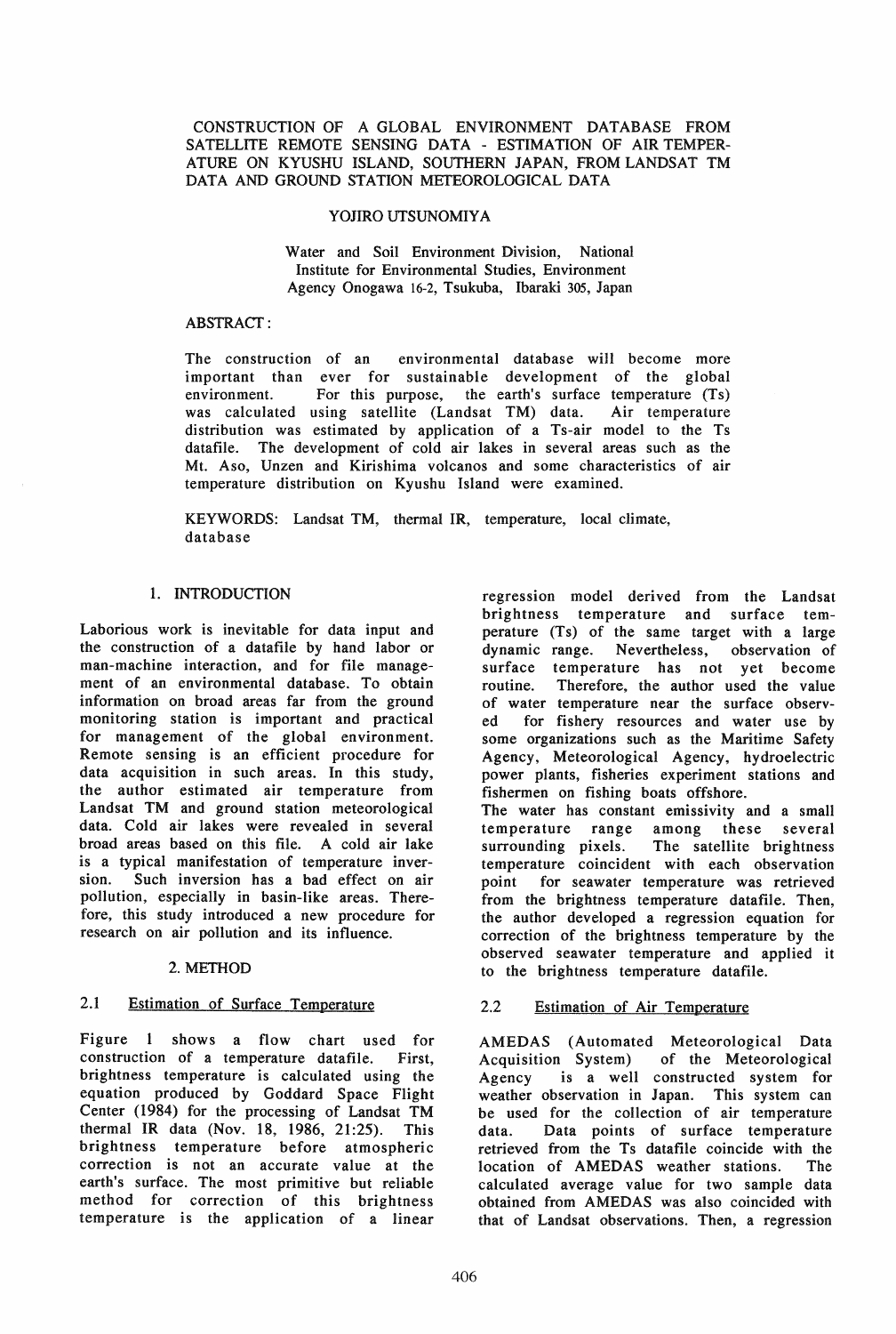equation for estimation of air temperature was derived. Figure 2 shows a scatter map of AMEDAS air temperature and surface temperature. As the correlation coefficient between these two variables is 0.799, air temperature can be estimated from the Landsat Ts data. Though the estimation is based on a statistical procedure, air temperature can be estimated from surface temperature. The standard error of residuals for the equation is 1.91. The following equation (Eq.l) was obtained for this Ts-air equation. Therefore, the surface temperature derived from Landsat thermal data can be subjected to extrapolation for spatial analysis of air temperature.

Tair = 4.676 + 0.6007 Ts ........... (1)

Standard error of residuals = 1.91

Where Tair is air temperature  $(^{\circ}C)$ , Ts, surface temperature  $(^{\circ}C)$ , number of samples, 51.

# 3. DEVELOPMENT OF COLD AIR LAKE

It is natural that air mass should obtain thermal energy from the earth's surface by heat transfer, radiation and convection through an air layer 1.5 m thick. Therefore, air temperature at 1.5 m height from the ground surface is determined by spatially averaged thermal radiation from the earth's surface. The temperature of the air varies with that of the earth's surface, and changes in the former lag behind those of the latter. This is obvious from theoretical analysis of one-dimensional heat transfer. Therefore, the inversion of surface temperature is antecedent to that of air as the temperature falls from night to morning. Ts and air temperature derived from satellite remote sensing data are important parameters for studies of local climate and its regional differences. The distributions of the surface and air temperatures on Kyushu Island, Southern Japan, thus obtained are shown in Photographs 1 and 2, respectively. The development of local climatic features such as cold air lakes, and regional differences in these phenomena for most of Kyushu have been clarified.

### 3.1 Aso Volcano

Photographs I and 2 show that the surface and air temperatures on the mid-slope of the central cone and the surrounding crater wall of Mt. Aso are higher than these of the atrio and slopes of somma. Some aspects of the spatial development of surface temperature may be affected by the type and degree of vegetation cover and differences in soil moisture. For example, the temperature of thinly vegetated areas such as grassland. dead *Eulalia* and bare soil is lower than that of other forms of land cover.

The inversion of air temperature was observed from two meteorological monitoring points, the Asosan (central cone; 1143 m) and Asokurokawa (atrio; 534 m) weather stations (Table 1), and inversion of surface temperature was observed in the area of Aso volcano. The development of surface temperature inversion, mentioned above, is similar to that of air temperature derived from the meteorological station.

## 3.2 Dnzen Volcano

The inverse distribution of surface temperature is generally indistinct in the Unzen volcano<br>(Shimabara peninsula). As a whole, the  $(Shimabara$  peninsula). surface temperature decreases with increased altitude on the slopes of mountainous areas of Shimabara peninsula. Nevertheless, the inversion phenomenon is obvious between Mt. Kinugasa (849 m) and the Dnzen resort area (678 m). Several small basin-like areas such as Dnzen, Tashirodaira and Ikenotaira in the vicinity of the summit of the Shimabara volcano show inversion of Ts. As shown in Table 2, the temperature inversion in the area developed in the early morning of the following<br>(Nov., 19, 1986). Therefore, it is clearly Therefore, it is clearly observed that the inversion of surface temperature precedes that of the air temperature.

### 3.3 Kirishima Volcano and its **Surrounding Areas**

The inverse distribution of air temperature is generally distinct in and around the Kirishima volcano. There is no ground monitoring station on the summit or on the mid-slope of the mountain. Nevertheless, the inversion phenomena of Ts is obvious between Mt. Kirishima (1574 m) and its surrounding basin areas (Okuchi basin: 150-200 m, Kakuto basin: 250- 300 m, Kobayashi basin: 200-300 m).

Inversion of surface temperature also developed in and around some peaks such as Mt. Karakuni, Mt. Ebino and Mt. Nakatake, which showed a smaller relative height than areas in the vicinity of this whole volcanic area. The distribution of air temperature derived from Ts also shows the temperature inversion in this area, which was investigated by Yoshino (1961) using temporary data from forestry meteorological observations.

Both inversion phenomena of air temperature and Ts are more obvious in and around Mt. Aso than in the areas of the Dnzen and Kirishima volcano.

3.4 Distribution of air temperature on Kyushu Island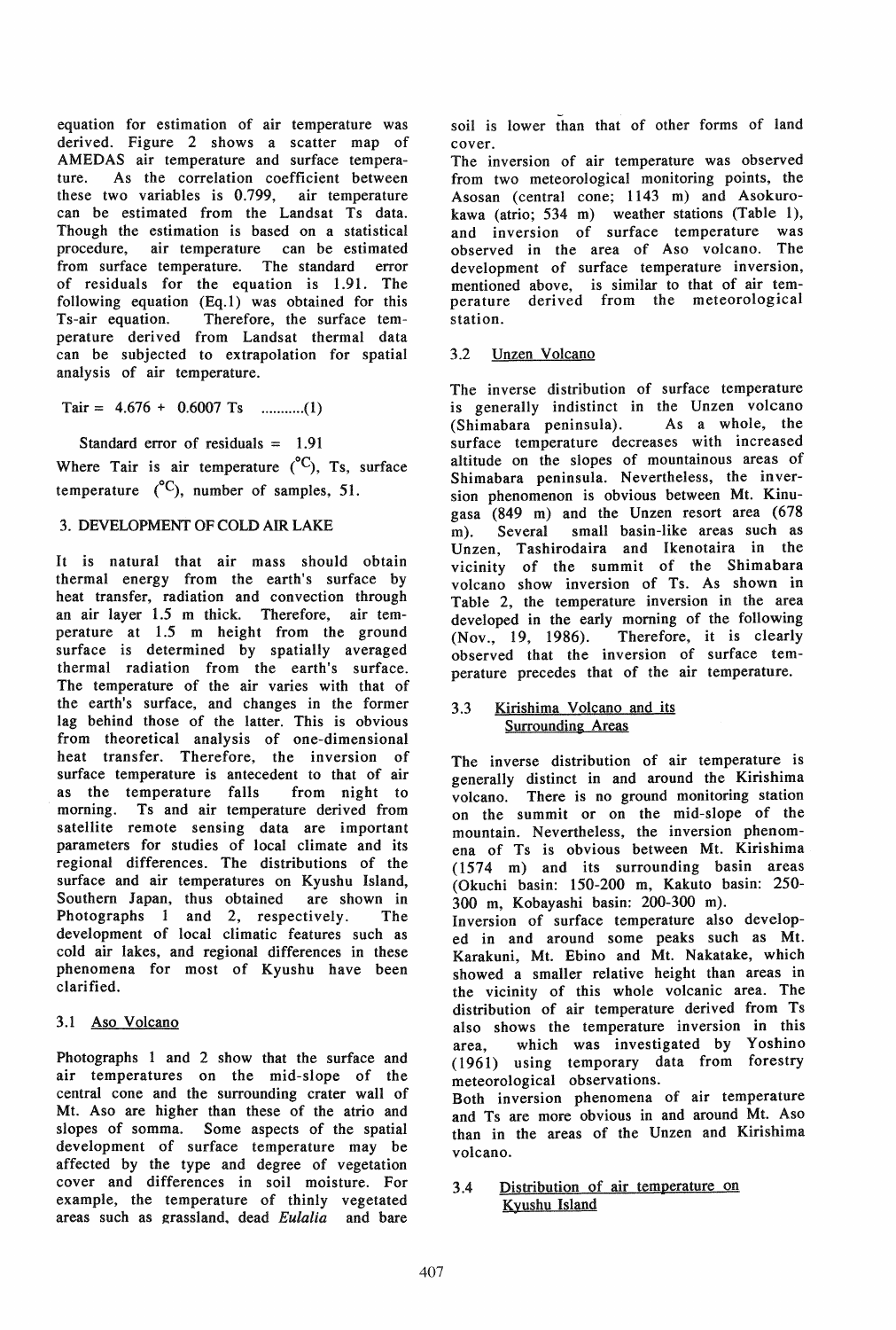In southern Kyushu, the air temperature of the Miyazaki plain is about 10°C. The distribution of a warmer belt  $(11 - 12^{\circ}C)$  of air temperature is observed in the middle of mountain slopes or middle lower slopes of southeast- and south-facing slopes of the Kyushu mountains. Similar warmer belts also develop in areas such as Mt. Seburi and the Chikushi Mountains in northern Kyushu. The altitude of these warmer belts on the mountain slopes varies with the location. Even if it varies with meteorological conditions, warmer belts with some fluctuations of altitude might develop on these mountain slopes.

Furthermore, mountain slopes facing the sea show relatively warmer areas than on the opposite side. This is caused by the influence of sea water temperature and temperature inversion.

Regional differences in the development of cold air lakes among these areas is caused by local situations such as distance from the sea. distance from the sea, existence of surrounding seawater and slopes facing the Japanese current (Kuroshio) to the east and south. Sasakura and Watanabe (1958) described the influence of seawater on the distribution of air temperature in central Japan. We can also confirm its influence by visualization of the temperature distribution from satellite remote sensing.

# 4. CONCLUSIONS

In this study, the author has estimated the surface temperature from Landsat thermal IR data and sea truth temperature data. For the extrapolation of air temperature estimates, a model was successfully developed using the Ts datafile and AMEDAS air temperature data. Then regional differences in air temperature distribution and the development of local climates especially cold air lakes, in some areas such as Mt. Aso volcano, Mt. Unzen and Kirishima was investigated. Differences in temperature distribution on Kyushu Island are caused by the Japanese current and distance from the sea. Warmer belts of air temperature on mountain slopes were also examined.

# References

Goddard Space Flight Center 1984. Landsat to ground station interface description. P. 170. Gossmann, H. 1986. The influence of geography on local environment as inferred from night thermal infrared imagery. Remote Sensing Reviews, 1: 254-258. Imaoka, E. 1964: Observations and considerations on the structure of the down slope wind. J. Agr. Met. 20: 17-24. (J) Imaoka, E. 1965: Cold layer on a small hill in clear nights and relation to frost fall distribution. J. Agr. Met. 20: 113-

118. (J) Kobayasi, M#. 1979: Observation of the thermal belt of Mt. Tsukuba by thermal IR image. Tsukuba no kankyou kenkyu, 4: 180- 185. (1) Kurose, Y. and T. Maki 1988: Measurement of thermal belt on the slope of Mt. Osa by using infrared thermometer. J. Agr. Met. 43: 275-283. (JE) Masatsukasa, A#. 1957: Observation of the lapse rate of temperature and inversion in and around Mt. Aso (Part 2)- Inversion of temperature. Journal of Meteoro-<br>logical Research. 1: 402-405. (J) Miura, K. logical Research, 1:  $402-405$ . (J) 1971: An example of the formation of cold air lake. Annals of the Tohoku Geographical Association, 23: 37-40. (JE) Nakayama, Y., Y. Mukai and S. Yamamoto 1985: An investigation of the relationships between the values of TM thermal band and the temperatures on the ground. Proc. of the 5 th Japanese conference on remote sensing, 95- 98. (1) NASDA# 1986: Manual of earth observation data -Landsat Series (J) Sasakura, K. and Watanabe, K (1958) On relative tempratures calculated from monthly mean air temperatures reduced to sea-level and the related "Japanese continentality". Bulletin Faculty of education of Shizuoka Univ., No.8, 173-175. Tanaka, S., et al. 1981. Seasonal earth surface temperature maps of Kansai and Chubu districts by NOAA 6 and its geographical characteristics. Jour. of the Remote Sensing Society of Japan, 1: 35-48.(JE) Utsunomiya, Y. and K. Tabe 1988: Study of local climate in mountainous district by airborne MSS thermal IR data. Jour. of the Remote Sensing Society of Japan, 8, 131-139.(JE) Utsunomiya, Y#. 1988: Study of local climate based on satellite remote sensing - Estimation of cold air lakes. Proc. of the 14 th remote sensing symposium, 61-64. (J) Utsunomiya, Y#. 1990: Several problems related to the construction of an environmental database. Statistics, 1990.4: 35-44. (1) Utsunomiya, Y. 1991: Construction of an environmental database from satellite remote sensing data - A system for compilation of a climate datafile and some preliminary interpretations. Annual Report of Scientific Research promoted by Ministry of Education, 1991.3, 156-157, 167-173. (JE) Yoshino, M. 1961: Local climate in the Mt. Kirishima region. Tokyo Geography Papers, 5, 79-109. Yoshino, M#. 1961: Climate in a small area. p. 274. Chijinshokan (1); English version (1975) Univ. of Tokyo Press

(# denotes the papers without any English title and abstract; J, in Japanese, JE, Japanese with English abstract)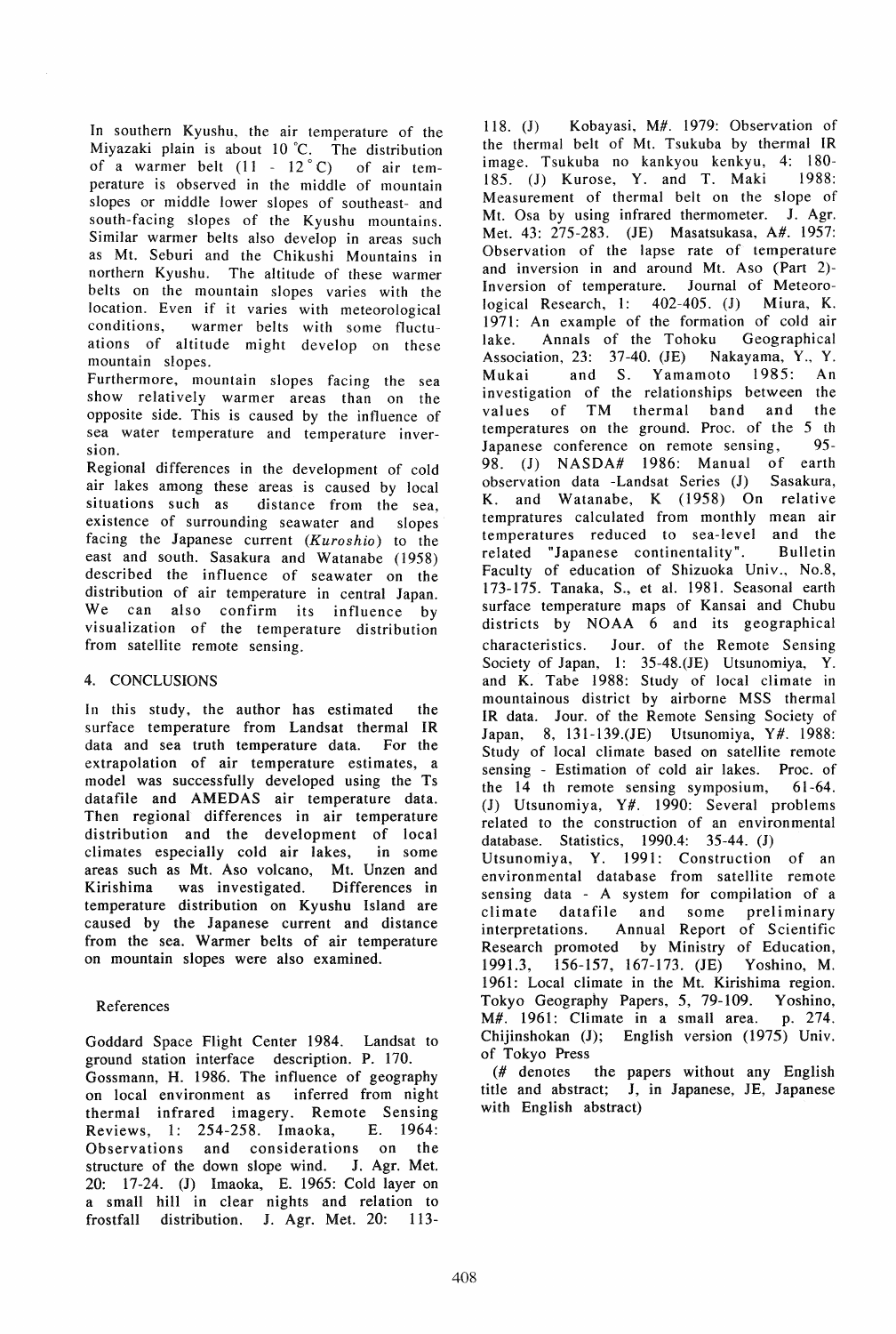

Figure 1 Flow chart for construction of air temperature datafile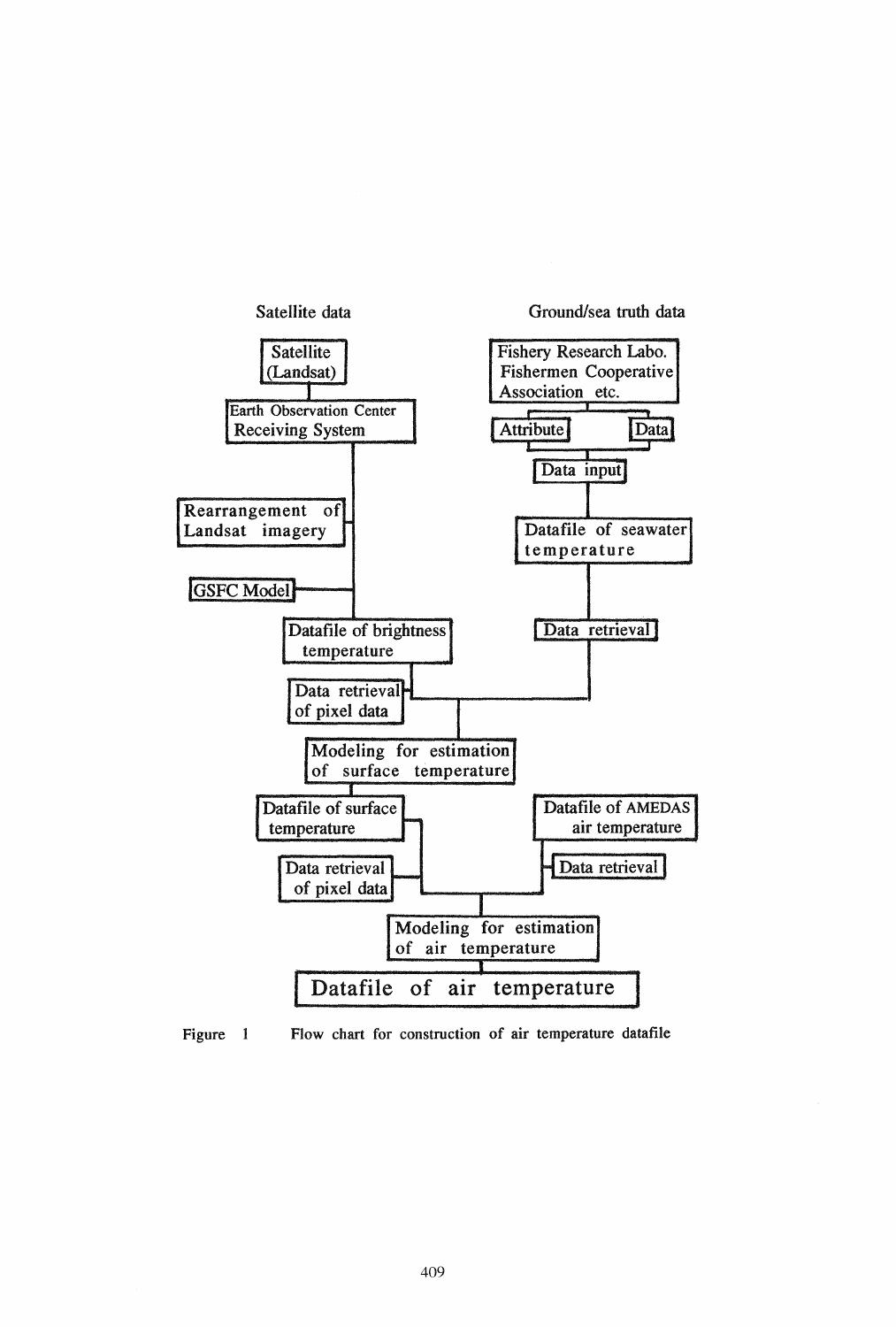# Table I Temperature, wind speed and direction based on AMEDAS and report of monitoring station ( Nov. 18, 1986)

| Name of station                                              | Unzen                     | Kinugasa               | Shimabara                 | Kuchinotsu         | Saga                      |
|--------------------------------------------------------------|---------------------------|------------------------|---------------------------|--------------------|---------------------------|
| (Height)                                                     | 690m                      | 849m                   | 17m                       | 10 <sub>m</sub>    | 4 <sub>m</sub>            |
| Temperature $({}^{\circ}C)$<br>Wind speed (m/S)<br>direction | 6.2<br>0<br><b>NE</b>     | 5.5<br>3               | (12.6)<br>3<br><b>WNW</b> | (10.5)<br>0.5<br>N | 10.8<br>1.4<br><b>NNE</b> |
| Name of station                                              | Minamioguni               | Asosan                 | Asokurokawa               |                    | Takamori                  |
| (Height)                                                     | 440m                      | 1143m                  | 534m                      |                    | 551m                      |
| Temperature $(C)$<br>Wind speed (m/S)<br>direction           | 4.0<br>1<br><b>SSW</b>    | ((5.0))<br>0.2         | 4.4<br>1<br><b>SSW</b>    | 4.7<br>0           |                           |
| Name of station                                              | Miyazaki                  | Nobeoka                | Aburatsu                  | Nishimera          | Kakuto                    |
| (Height)                                                     | 6m                        | 19 <sub>m</sub>        | 3m                        | 250 <sub>m</sub>   | 228m                      |
| Temperature $(^{\circ}C)$<br>Wind speed (m/S)<br>direction   | 11.4<br>1<br><b>NW</b>    | 9.0<br>1<br><b>WSW</b> | 11.9<br>7<br><b>NNW</b>   | (6.8)<br>0         | (5.8)<br>0                |
| Name of station                                              | Kobayashi                 | Makinohara             | Kagoshima                 | Okuchi             | Miyanojo                  |
| (Height)                                                     | 200 <sub>m</sub>          | 384m                   | 4 <sub>m</sub>            | 175m               | 30 <sub>m</sub>           |
| Temperature $(C)$<br>Wind speed (m/S)<br>direction           | (8.5)<br>$\rm(1)$<br>N    | 8.8<br>$\Omega$        | 11,5<br>2.3<br><b>NNW</b> | (4.4)<br>$_{0}$    | 7.5<br>0                  |
| Name of station                                              | Akune                     | Yatsushiro             | Hitoyoshi                 | Ue                 |                           |
| (Height)                                                     | 40 <sub>m</sub>           | 8m                     | 146m                      | 166m               |                           |
| Temperature $({}^{\circ}C)$<br>Wind speed (m/S)<br>direction | 11.2<br>2.9<br><b>ESE</b> | 9.7<br><b>ESE</b>      | (6.8)<br>0                | 5.9<br>0           |                           |

0: Average of the value obtained at 21:00 and 22:00

 $($ ()): Value obtained at 21:00

Table 2 Temperature variations from 18 to 19, Nov. 1986. (Unit; °C)

| Date     | Time  | Unzen            | Kinugasa | Asokurokawa | Asosan |
|----------|-------|------------------|----------|-------------|--------|
| (Height) |       | 690 <sub>m</sub> | 849m     | 534m        | 1143m  |
|          | 5:00  | 4.0              | 6.2      | 0.2         |        |
|          | 6:00  | 3.8              | 6.6      | 0.2         | 7.4    |
|          | 9:00  | 7.8              | 6.8      | 5.5         | 9.1    |
| 11/18    | 12:00 | 13.3             | 11.0     | 14.7        | 11.4   |
|          | 18:00 | 9.1              | 6.2      | 8.1         | 6.5    |
|          | 21:00 | 6.4              | 5.2      | 4.7         | 5.0    |
|          | 21:30 | 6.2              | 5.5      | 4.4         |        |
|          | 22:00 | 6.0              | 5.9      | 4.2         |        |
|          | 0:00  | 5.7              | 6.0      | 3,4         | 4.3    |
|          | 3:00  | 5.3              | 5.6      | 3.9         | 4.5    |
| 11/19    | 5:00  | 4.6              | 6.1      | 3.3         |        |
|          | 6:00  | 4.8              | 6.8      | 2.3         | 3.6    |
|          | 9:00  | 8.1              | 9.7      | 8.5         | 4.9    |
|          | 12:00 | 11.5             | 12.0     | 13.6        | 8.2    |